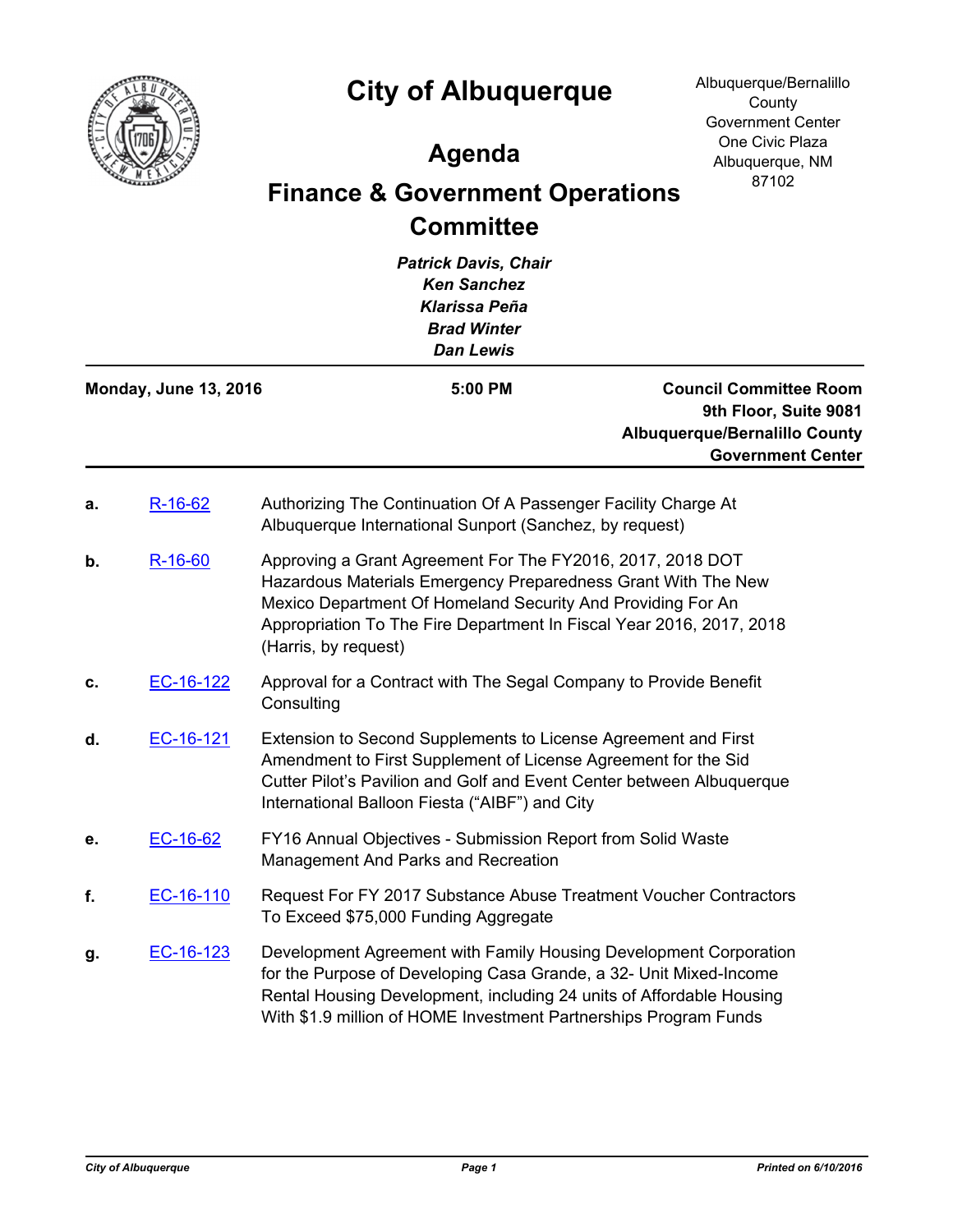| h. | R-16-56   | Approving And Authorizing The Mayor To Execute A Contract<br>Agreement With The W.K. Kellogg Foundation To Establish An Office<br>Of Immigrant And Refugee Affairs And Providing An Appropriation To<br>The Department Of Family And Community Services Beginning On July<br>1, 2016 (Davis, by request)                  |
|----|-----------|---------------------------------------------------------------------------------------------------------------------------------------------------------------------------------------------------------------------------------------------------------------------------------------------------------------------------|
| i. | EC-16-109 | Lease Agreement for City Property Between Clear Channel Outdoor,<br>Inc. and the City of Albuquerque                                                                                                                                                                                                                      |
| j. | $R-16-45$ | A Nuisance Dwelling Or Structure In Need Of Abatement At 1815 Sigma<br>Chi Rd NE 87106 Within The City Limits Of Albuquerque, New Mexico Is<br>So Ruined, Damaged And Dilapidated As To Be A Menace To The<br>Public Comfort, Health, Peace Or Safety And That It Is To Be Required<br>To Be Removed (Benton, by request) |
| k. | R-16-57   | Approving And Authorizing The Filing Of A Grant Application For<br>Revenue Vehicle Purchase And Facility Rehab With The Federal Transit<br>Administration (FTA) Of The U.S. Department Of Transportation And<br>Providing For An Appropriation To The Transit Department (Gibson)                                         |
| Ι. | R-16-58   | Approving And Authorizing The Filing Of A Grant Application For<br>Revenue Vehicle Purchase With The Federal Transit Administration<br>(FTA) Of The U.S. Department Of Transportation And Providing For An<br>Appropriation To The Transit Department (Benton, by request)                                                |
| m. | R-16-59   | Approving And Authorizing The Filing Of A Grant Application For<br>Transportation Demand Management Program With The Federal<br>Transit Administration (FTA) Of The U.S. Department Of Transportation<br>And Providing For An Appropriation To The Transit Department (Peña,<br>by request)                               |
| n. | R-16-63   | Approving And Authorizing The Filing Of A Grant Application For Transit<br>Enhancements And Security Equipment Upgrade Projects With The<br>Federal Transit Administration (FTA) Of The U.S. Department Of<br>Transportation And Providing For An Appropriation To The Transit<br>Department (Winter, by request)         |
| о. | EC-16-96  | FY16 Priority Objective Report: Public Safety Goal 2, Objective 6 -<br>Implement all first year directives as described in the Department of<br>Justice Settlement Agreement, 2nd Quarter Report                                                                                                                          |
| p. | $O-16-16$ | Adopting A New City Of Albuquerque Code Of Ordinances Pertaining To<br>Stormwater Quality (Jones, by request)                                                                                                                                                                                                             |
| q. | $R-16-52$ | Establishing Guidelines For Healthy Foods And Beverage Options In<br>Vending Machines On City Property (Davis, Winter)                                                                                                                                                                                                    |